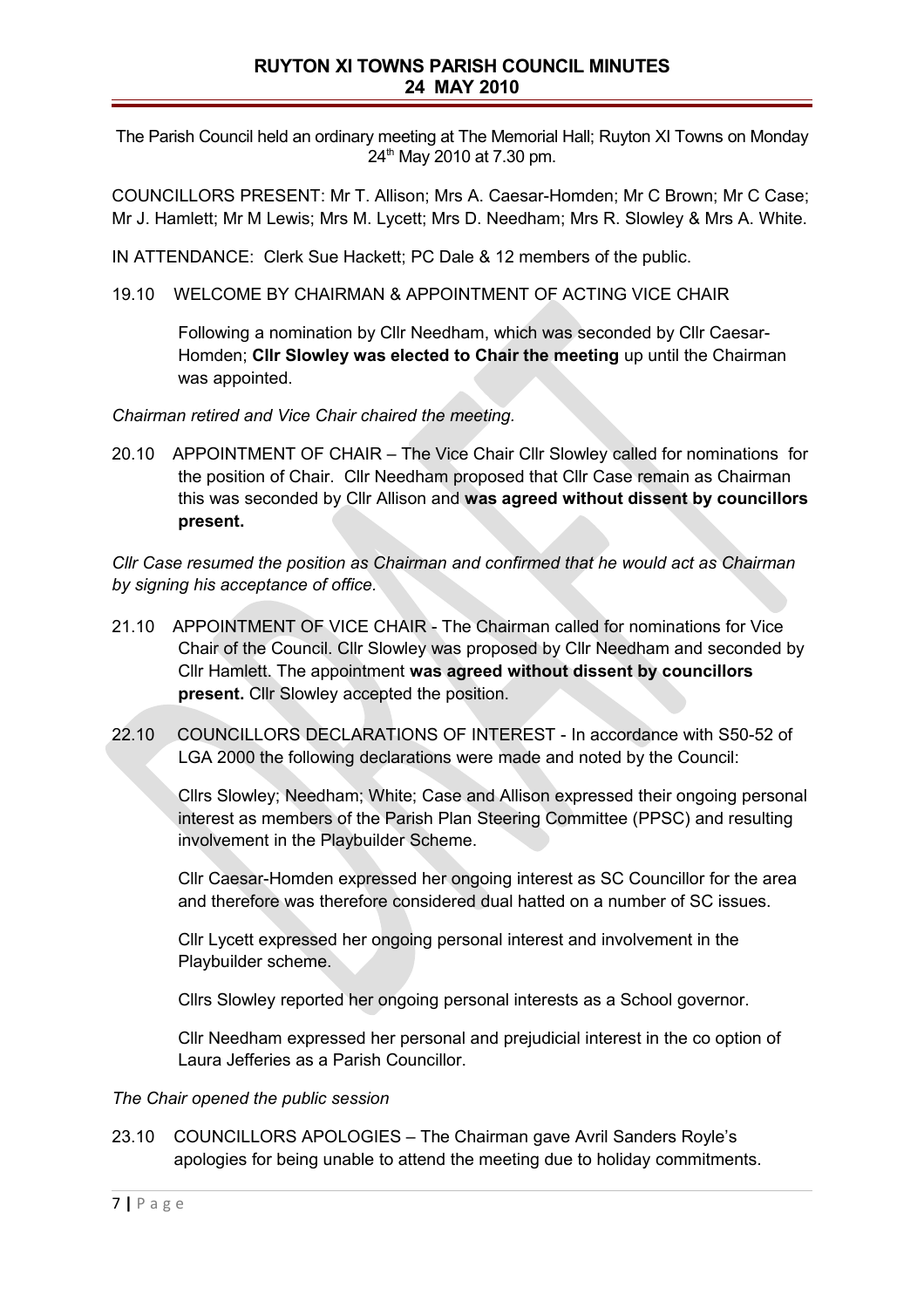24.10 CO-OPTION OF COUNCILLOR – Laura Jefferies (L) and Simon Gittins (S) were invited to speak on their reasons for wishing to become a parish councillor. The Chairman then read out Avril Sanders Royle's (A) expression of interest in her absence.

### *Cllr Needham left the room*.

The Chairman asked for each councillor to vote on their preferred candidate from S; L; and A. The Clerk collected the votes and announced that the majority votes had been for S and A.

### *Cllr Needham returned to the meeting.*

The Chairman announced that a second vote would take place and asked each councillor to vote on the preferred candidate from S and A. The Clerk collected the votes and announced that S had won the majority of votes. The Council resolved without dissent that Simon Gittins be co opted as a parish councillor.

- 25.10 PUBLIC FORUM : During this session members of the public spoke on the need for grass cutting and litter bins at the Drs Meadow play area and the need for current minutes to be displayed on the public notice boards. It was agreed that the PC would revisit their Communications Policy at the earliest opportunity and seek advice from NALC with regard to the display of draft minutes.
- 26.10 CONFIRMATION & ACCEPTANCE OF PREVIOUS MEETING MINUTES: Draft minutes of the Parish Council meeting held on 19/4/10, were deemed to be accurate and were duly signed as correct by the Chair.

## 27.10 LOCAL REPORTS

(a) Ruyton Primary School, Safe to School Routes April/May Meeting – Cllr White provided a report on the recent meeting held whilst Cllr Caesar-Homden confirmed that SC were revisiting the use of bollards with the Police and local businesses. Cost prohibited the use of some solutions put forward. Discussion arose over the use of a Vehicle Activated Sign (VAS). It was agreed that confirmation would be sought from the SC Traffic Management Officer (DG) on the matter.

(b) Ruyton Parish Plan Steering Committee – Cllr Needham reported that a preplanning meeting had been arranged for 14<sup>th</sup> June and that the Annual meeting was likely to take place on 27<sup>th</sup> July and be advertised in the Parish Magazine.

(c) Local Joint Committee (LJC) - Cllr Slowley reported on the recent meeting held at Ruyton Primary School and that the next meeting was to take place at Whittington on 20th July when topics such as rural broadband connectivity and the needs of the older generation were to be discussed.

(d) Ruyton Drs Meadow Playbuilder Site - Cllr Slowley reported that the fencing had been removed and that the area was being enjoyed by all and was "brilliant". Cllr Caesar-Homden reported that the official SC opening was being arranged for the afternoon of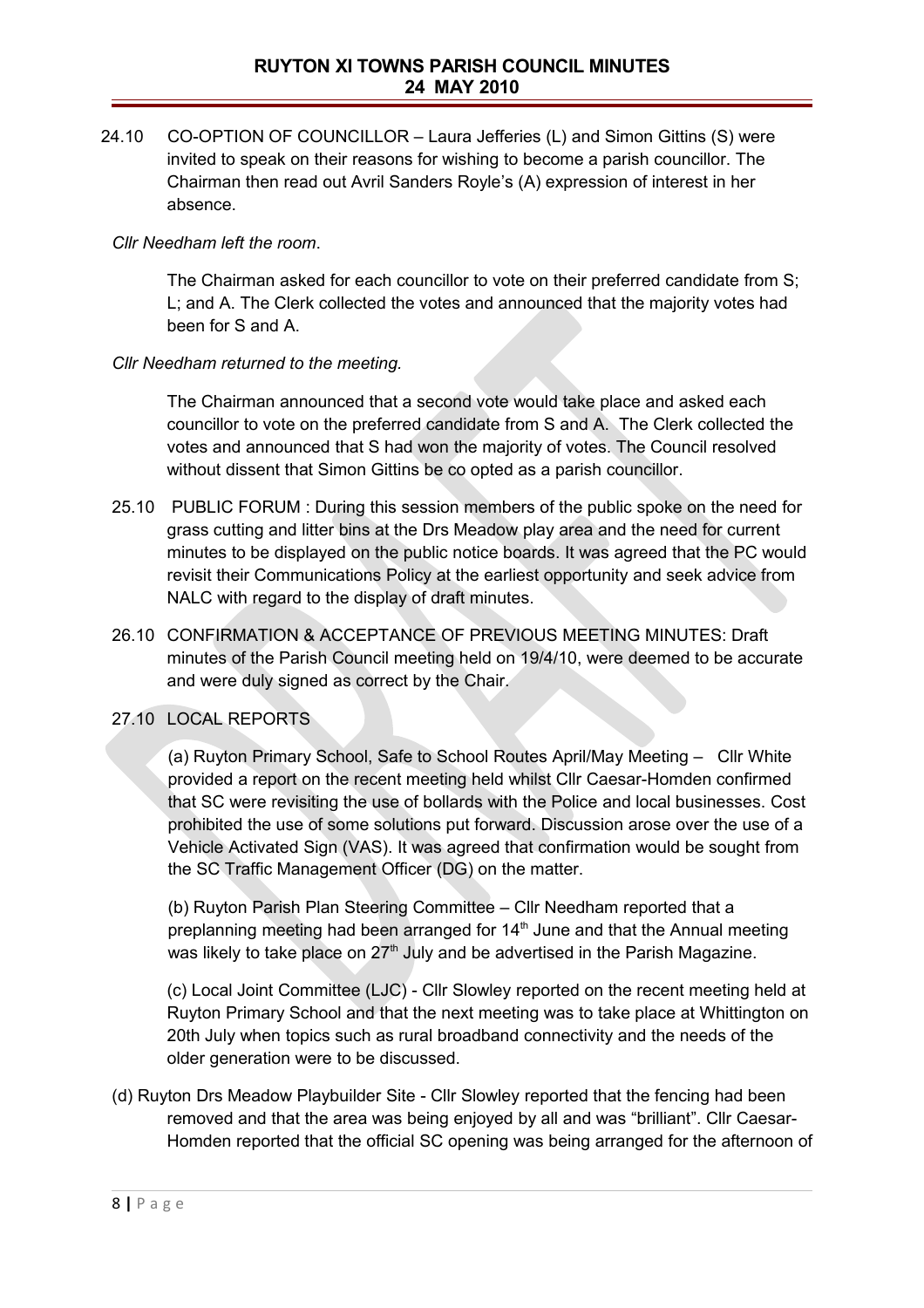28/4/10 at 2.15 pm so that the School could be involved. In preparation for the event issues such as the need for bins and grass cutting would be resolved.

(e) Ruyton Sports Committee – Cllr Brown reported that SC had given their permission for further exploratory work to be carried out by the Committee on the drainage issues at the site. He also reported on the recent success of the local football team. It was agreed that the PC should write and congratulate them on winning the cup; a notable achievement.

**(**f) Nesscliffe Advisory Group –Cllr Slowley reported on recent work undertaken by volunteers at Nesscliffe and that a further event was planned for September. A walk was planned for 27 July meeting at the Pines Car park at 6.30pm. Councillors commented that they hoped there would be no car parking issues arising from the event.

(g) Elbridge Notice Board – Mrs Edge reported that the residents were very happy with their new notice board. At the Chairman's request she went on to speak on the HGV issues at Elbridge. The Clerk confirmed that Suckleys had responded to the PC's request on the matter and SC had also responded. The Council agreed that SC Highways should be asked to appropriately sign ( Access only not appropriate for HGVs) the 3 possible approaches to the settlement and advised Mrs Edge to continue her log of incidents. (West Felton; Lane End; Shottaton Cross Rds on A5.)

(h) Other - Nothing to report.

- 28.10 POLICE REPORT- PC Peter Dale gave a summary crime report and stated his intention to participate in the TAG Rugby events with the local youth. He confirmed that unless vehicles were guilty of obstruction the Police were unable by law to deal with parking issues similar to those reported by councillors.
- 29.10 SHROPSHIRE COUNCIL REPORT Cllr Caesar-Homden having circulated the SC SAM Dev booklets for the LJC area encouraged individuals to respond to the consultation and went on to encourage attendance at the rural engagement event planned for August.

Cllr Caesar-Homden also reported on the following:

- The Shropshire Business Summit
- SC Education Consultation which involved both Primary & Secondary schools
- Identified housing & care needs of older people in Baschurch.
- SC Recruitment Fayre to be held on 27<sup>th</sup> May at Shrewbury's Theatre Severn
- TArt
- SC withdrawal of the intended waste consultation in North Shropshire
- Resurfacing on the B4397 by SC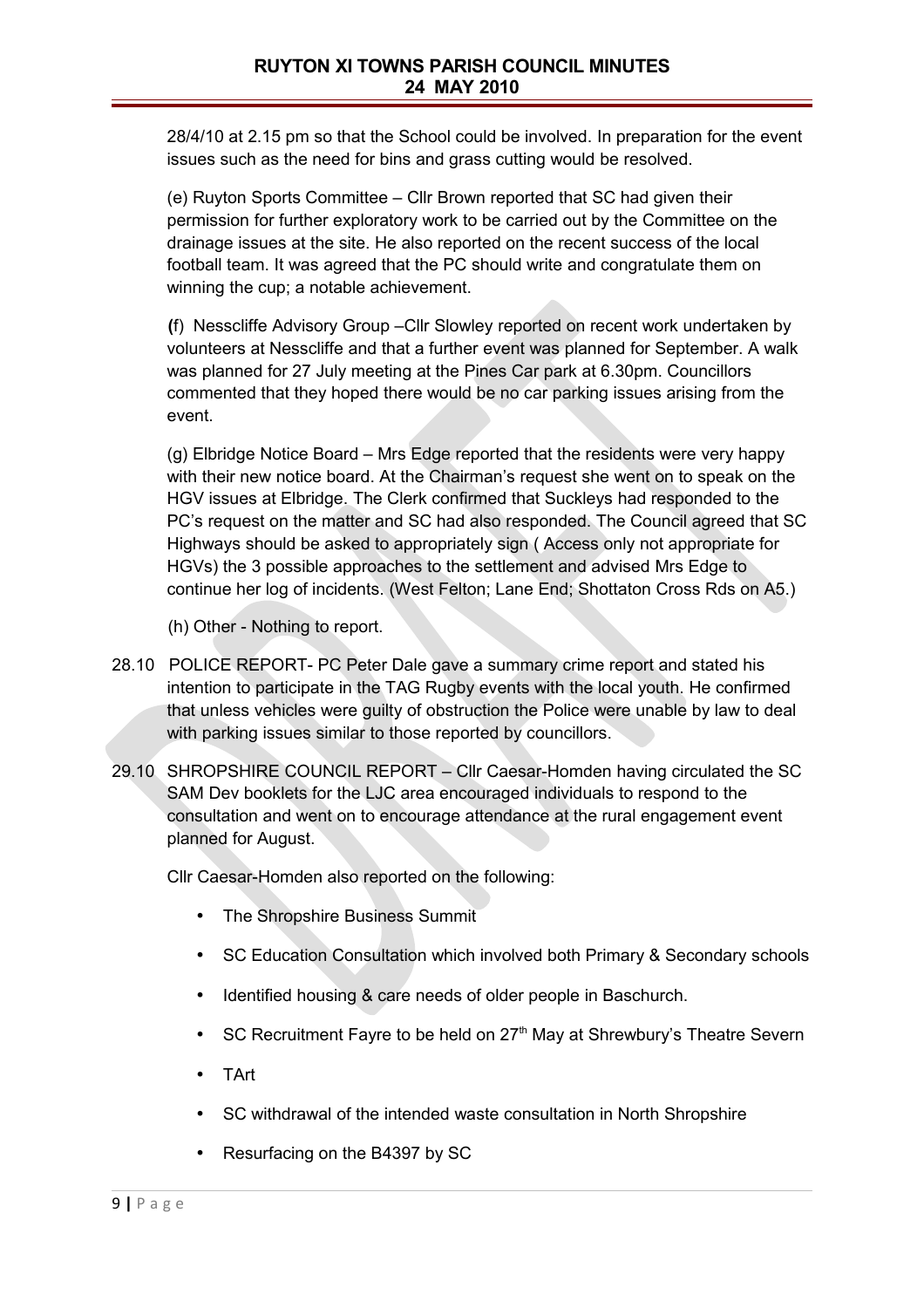- Significant cuts in the SC Highways Budget as a result of Central Government cuts.
- Oswestry TC Car parking Issues.
- 30.10 PENTON'S S106 REPORT UPDATE Cllr Caesar-Homden reported that she was unable to give details of the negotiations between SC and Pentons as these were confidential however Parish Council comments had been taken onboard. After further discussion it was agreed that the PC would endorse the responses made to date by the Chairman to SC acting on behalf of the Village Hall Committee and place emphasis on the needs of the Parish for funding for both a larger school and appropriate village hall site with parking as further development will exacerbate these current issues.
- 31.10 APPOINTMENT OF COUNCIL REPRESENTATIVES The following appointments were agreed by the Council without dissent:
	- Primary School Cllr Slowley confirmed she had a further 3 years to serve
	- Shropshire Council LJC Cllr Slowley; Deputy Cllr Gittins
	- Village Hall Committee Cllr Allison
	- Parish Plan Steering Group was optional to all members
	- ALC Area Committee Cllr Case
	- Nesscliffe Heritage Group Cllr Slowley
	- Charity Trusetee Cllr Slowley
- 32.10 NEW BUS SHELTER The Clerk reported that the extra cost involved in supplying the larger bus shelter would be £273.75. **It was agreed by Council that the PC budget of £1,500 should be increased to £1773.75 as a result and that this should be confirmed asap with SC by the Clerk.**
- 33.10 FINANCE & COMMUNICATION– report by Clerk

(a) Councillors confirmed the number of notice boards and benches on the asset inventory see Appendix A and their respective values enabling the insurance to be renewed.

| Payee       | Description                                                      | Chg No |        |
|-------------|------------------------------------------------------------------|--------|--------|
| SALC        | <b>NALC Standing Orders</b>                                      | 201    | 15.00  |
| S D Hackett | Petty Cash - stationery items;<br>memory stick, mileage' postage | 202    | 54.94  |
| Mr Ingram   | Elbridge Notice Board                                            | 203    | 463.00 |

(b) The following payments were presented to the Parish Council for authorisation: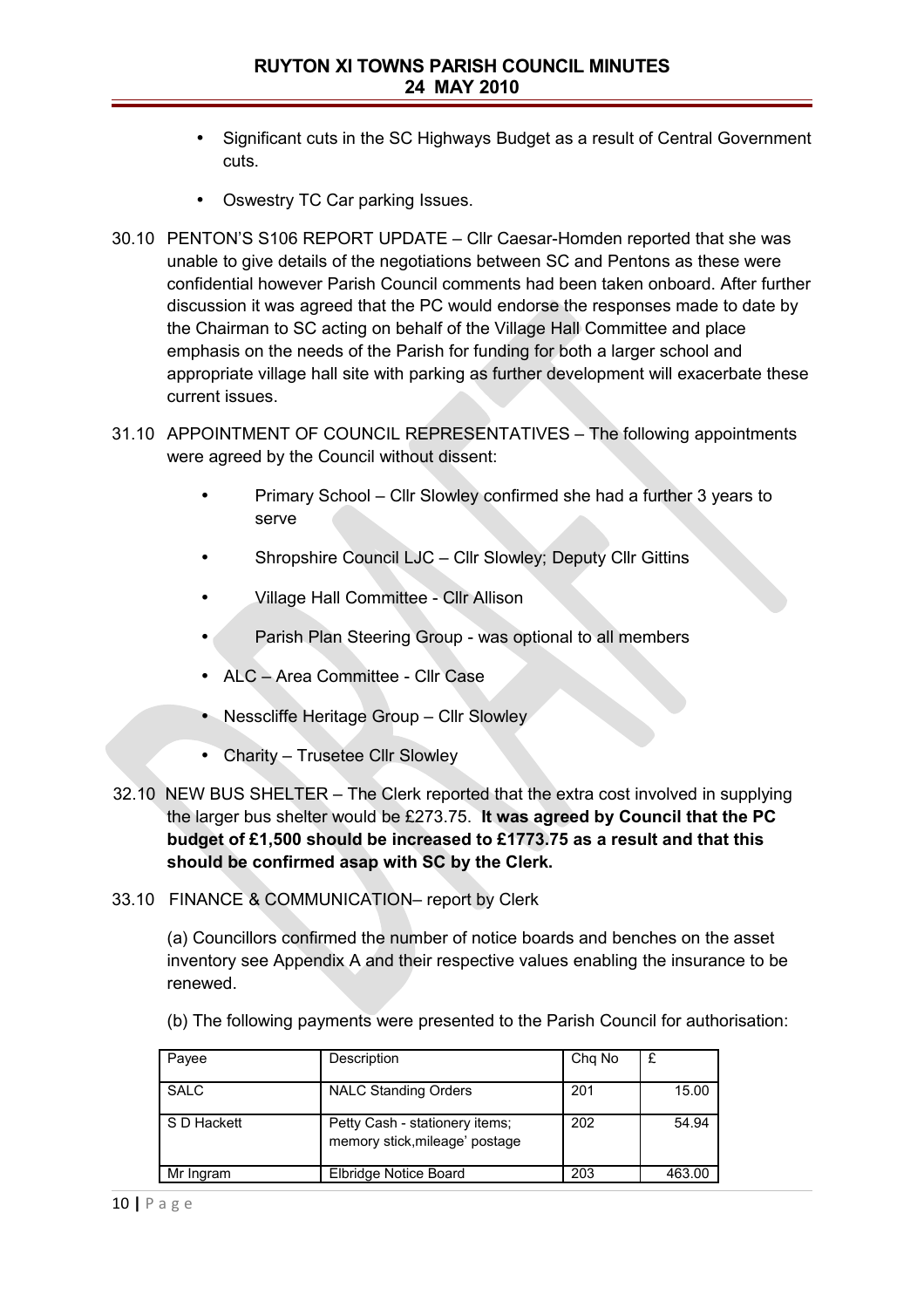# **RUYTON XI TOWNS PARISH COUNCIL MINUTES 24 MAY 2010**

| Broker Network Ltd | Came & Co - Insurance premium | 204 | 446.50 |
|--------------------|-------------------------------|-----|--------|
| Staples            | Toner for photo copier        | 205 | 81.06  |

The Clerk reported that cheque numbers differed to that shown on the Agenda as she had needed to start a new cheque book. Cheque numbers 698 -700 had been cancelled as a result.

## **Councillors Lycett and Lewis were instructed by the Council to approve the cheques presented for payment.**

 (c) ACCEPTANCE & APPROVAL OF ANNUAL ACCOUNTS 2009/10 – The Chair summarised the Internal Auditor's report, which had been circulated amongst the councillors and commented that it was the best report the Council had received. The Parish Council accepted the report and congratulated the Clerk on a good audit.

**Council resolved without dissent to accept and approve the accounts as circulated by the Clerk at the last meeting Annual Return page 1 and instructed the Chair to sign approving the governance page of the Annual Return for 2010**. *(As the original Annual Return was still with the Internal Auditor a copy of the two pages was used.)*

(d) It was agreed that the Chairman would be the contact on the "Notice of appointment of date for the electors' rights poster" as the dates were inconvenient for the Clerk, and the records ideally needed to be held locally, the form was duly completed.

(e) Communication please refer to Clerk's Report Appendix D.

- 34.10 HIGHWAY MATTERS The Council agreed that a piece would be placed in the Three Parishes Magazine by the PC asking residents to ensure their hedges did not block the passage of vehicles particularly on Brownhill.
- 35.10 ST LIGHTING ISSUES The Clerk informed the Council that she had spent considerable time pursuing Scottish Power with regard to the work carried out by V&W at the main pole outside the village hall and power cable problem with a further light. As general discussion arose over lighting faults the Chairman agreed to survey all lights and report back to the Clerk.

### 36.10 SHROPSHIRE COUNCIL CONSULTATIONS

Local Development Framework Consultation & Site Allocations and Management Development (SAM Dev) – Councillors agreed the content of the PC article to be published in the Three Parishes Magazine and posters (these would not depict the SC map). Dates for the public consultation drop in session and extraordinary parish council meeting were proposed.  $(16<sup>th</sup>$  June and  $21<sup>th</sup>$  June respectively.) Discussion on SC Rural Engagement event was deferred to the July meeting.